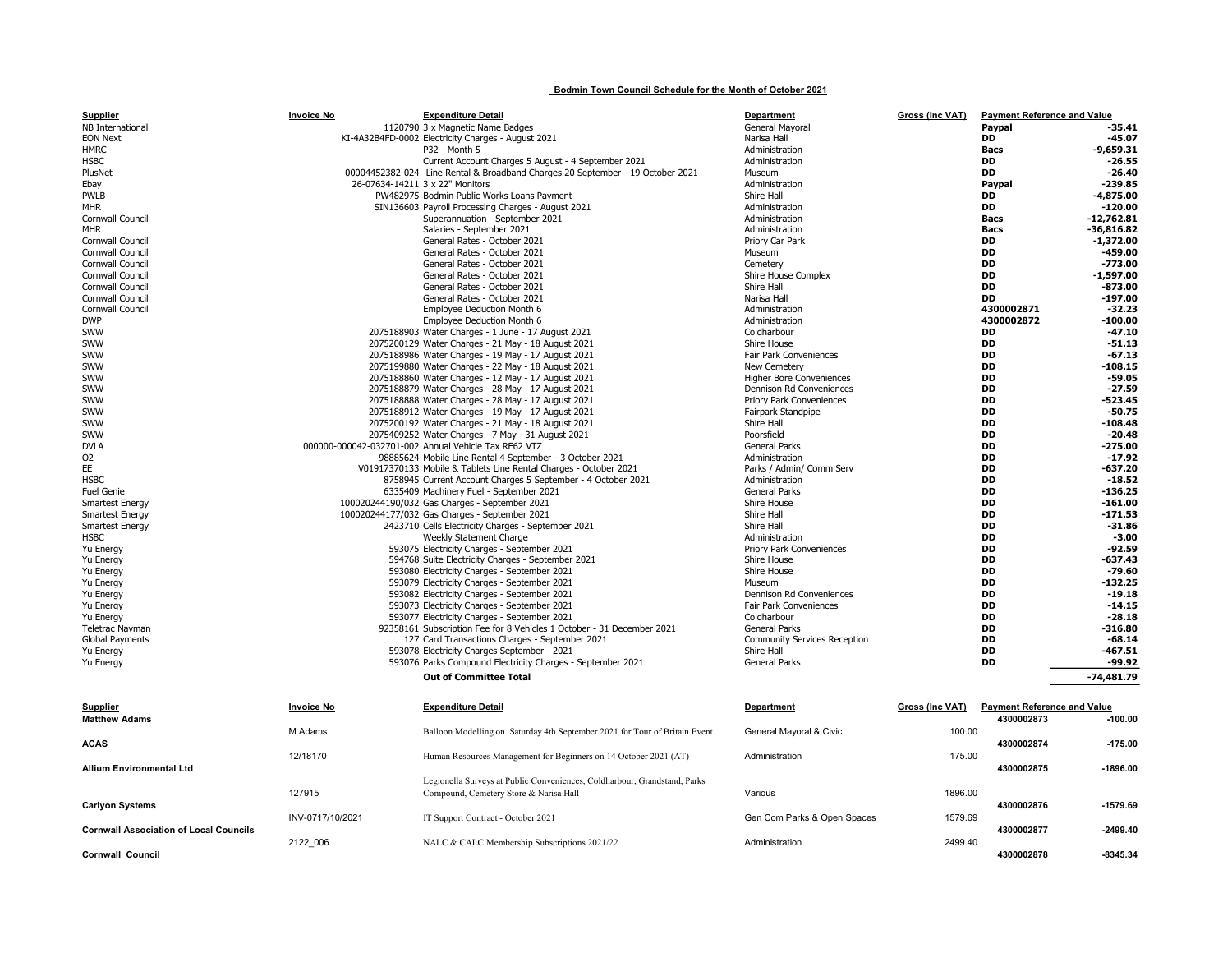|                                      | 8210000392    | Strain on Pension Fund due to CPI Redundancy                                                                          |                                     | 5627.28  |            |             |
|--------------------------------------|---------------|-----------------------------------------------------------------------------------------------------------------------|-------------------------------------|----------|------------|-------------|
|                                      | 8100177353    | Licence to Work Within Highways for Christmas Lights                                                                  | Christmas Lighting                  | 85.00    |            |             |
|                                      | 8100182728    | CCTV Maintenance Contract October - December 2021                                                                     |                                     | 2573.06  |            |             |
|                                      | 8100182917    | 20 x Seagull Proof Refuse Sacks                                                                                       | <b>Community Services Reception</b> | 60.00    |            |             |
| <b>Cormac Solutions Ltd</b>          |               |                                                                                                                       |                                     |          | 4300002879 | $-5157.48$  |
|                                      | IN124812      | Priory Toilet Cleaning Services April - September 2021                                                                | <b>Public Conveniences</b>          | 5157.48  |            |             |
| <b>Cornwall Window Cleaning</b>      |               |                                                                                                                       |                                     |          | 4300002880 | $-72.50$    |
|                                      | <b>INV-20</b> | Quarterly Window Cleaning                                                                                             | Shire Hall                          | 72.50    |            |             |
| <b>Corserv Ltd</b>                   |               |                                                                                                                       |                                     |          | 4300002881 | $-674.26$   |
|                                      | IG002687      | Vehicle & Machinery Fuel - September 2021                                                                             | Gen Com Parks & Open Spaces         | 674.26   |            |             |
| Duchy Cemetery's Ltd                 |               |                                                                                                                       |                                     |          | 4300002882 | $-100.00$   |
| E.On - Unmetered supplies            | 2408          | Digging of Grave at St Lawrences Garden of Remembrance                                                                | Gen Com Parks & Open Spaces         | 100.00   | 4300002883 | -196.73     |
|                                      | H1A52CD4A3    |                                                                                                                       | Priory Park                         | 105.33   |            |             |
|                                      | H1A52DCB1B    | Street Lighting Electricity Charges - September 2021<br>Car Park Machines Electricity Charges - July - September 2021 | Priory Car Park                     | 91.40    |            |             |
| <b>Golant Fire &amp; Security</b>    |               |                                                                                                                       |                                     |          | 4300002884 | $-1332.00$  |
|                                      | 19914         | Replace 2 x LED Emergency Lights                                                                                      | Mary Kendall House                  | 528.00   |            |             |
|                                      |               | Fire Risk Assessment Review - Shire House, Shire Hall, Parks Compound, Narisa                                         |                                     |          |            |             |
|                                      | 19985         | Hall, Museum, Cemetery Chapel                                                                                         | Various                             | 804.00   |            |             |
| <b>Gould Electronics</b>             |               |                                                                                                                       |                                     |          | 4300002885 | -468.00     |
|                                      | 105195        | Rental & Airtime Charges for 15 Radios - October 2021                                                                 | <b>Community Promotions</b>         | 468.00   |            |             |
| K A Groundworks SW Ltd               |               |                                                                                                                       |                                     |          | 4300002886 | -1908.34    |
|                                      | 100           | Water & Sewer Connection of Welfare Units                                                                             | Gen Com Parks & Open Spaces         | 1908.34  |            |             |
| <b>Ricoh UK Ltd</b>                  |               |                                                                                                                       |                                     |          | 4300002887 | $-926.16$   |
|                                      |               | Photocopier Rental October - December 2021 & Photocopier Usage July - September                                       |                                     |          |            |             |
|                                      | 101901284     | 2021                                                                                                                  | Administration                      | 828.44   |            |             |
|                                      | 101916115     | Photocopier Rental October - December 2021                                                                            | Museum                              | 97.72    |            |             |
| JOG Safety Workwear & Leisure Ltd    |               |                                                                                                                       |                                     |          | 4300002888 | -466.08     |
|                                      |               |                                                                                                                       |                                     |          |            |             |
|                                      |               | 4 x T-Shirts, 2 x Soft Shell Jackets, 4 x Hi Vis T-Shirts, 4 x Sweatshirts, 2 x Fleeces, 2                            |                                     |          |            |             |
|                                      | 10566         | x Jackets, 6 x Trousers, 2 x Hi Vis Jackets & 2 x Hi Vis Trousers                                                     | Gen Com Parks & Open Spaces         | 466.08   |            |             |
| <b>Kestrel Guards</b>                |               |                                                                                                                       |                                     |          | 4300002889 | $-226.20$   |
|                                      | K319305       | Alarm Call Out on 24 July 29 July 2021                                                                                | Shire Hall                          | 36.00    |            |             |
|                                      | K319325       | Alarm Call Out to Parks Compound on 24 July 2021                                                                      | Gen Com Parks & Open Spaces         | 36.00    |            |             |
|                                      | K319478       | Security Guard Visit on 10 & 11 September 2021                                                                        | Narisa Hall                         | 17.64    |            |             |
|                                      | K319582       | Security Guard Visit on 17 & 18 September 2021                                                                        | Narisa Hall                         | 17.64    |            |             |
|                                      | K320057       | Security Guard Visit on 24 & 25 September 2021                                                                        | Narisa Hall                         | 17.64    |            |             |
|                                      | K320354       | Security Guard Visit on 1 & 2 October 2021                                                                            | Narisa Hall                         | 17.64    |            |             |
|                                      | K320330       | Lock & Alarm Shire House Suite after Bingo - 1st October 2021                                                         | Shire House Complex                 | 30.00    |            |             |
|                                      | K320558       | Security Guard Visit on 8 & 9 October 2021                                                                            | Narisa Hall                         | 17.64    |            |             |
|                                      | K320888       | Alarm Call Out to Parks Compound on 17 September 2021                                                                 | Gen Com Parks & Open Spaces         | 36.00    |            |             |
| Officesmart                          |               |                                                                                                                       |                                     |          | 4300002890 | $-27.00$    |
| PKF Littlejohn LLP                   | 94379         | 1 x Box of Spring Transfer Files                                                                                      | Administration                      | 27.00    |            | $-2400.00$  |
|                                      | SB20212810    | AGAR 2020-21 External Audit                                                                                           | Administration                      | 2400.00  | 4300002891 |             |
| The R.A.D.A.R. Key Company           |               |                                                                                                                       |                                     |          | 4300002892 | -35.99      |
|                                      | 25148         | 2 x Large & 8 Small Radar Keys                                                                                        | <b>Community Services Reception</b> | 35.99    |            |             |
| <b>Trade UK</b>                      |               |                                                                                                                       |                                     |          | 4300002893 | $-69.38$    |
|                                      | 120868188     | Light Bulbs: 3 x G23, 2 x Gr10q & 10 x LED Candles                                                                    | Shire House Complex/ Shire Hall     | 69.38    |            |             |
| <b>SSE Contracting Ltd</b>           |               |                                                                                                                       |                                     |          | 4300002894 | -356.40     |
|                                      | SHE214317     | Street Light Maintenance April - October 2021                                                                         | Gen Com Parks & Open Spaces         | 356.40   |            |             |
| SUEZ Recycling and Recovery UK Ltd   |               |                                                                                                                       |                                     |          | 4300002895 | $-111.60$   |
|                                      | 32411581      | Trade Waste & Recycling Collections - September 2021                                                                  | Shire House Complex                 | 111.60   |            |             |
| <b>SOS Communications</b>            |               |                                                                                                                       |                                     |          | 4300002896 | -462.82     |
|                                      | A1001499      | Telephony Gold System - 18 x Licences & 1 x Virtual - July 2021                                                       | Administration                      | 231.59   |            |             |
|                                      | A1001590      | Telephony Gold System - 18 x Licences & 1 x Virtual - September 2021                                                  | Administration                      | 231.23   |            |             |
| <b>Specsavers Optical Superstore</b> |               |                                                                                                                       |                                     |          | 4300002897 | $-85.00$    |
|                                      | 248923        | 5 x VDU Eye Test Vouchers                                                                                             | Administration                      | 85.00    |            |             |
| <b>Stephens Scown Solicitors</b>     |               |                                                                                                                       |                                     |          | 4300002898 | $-10747.20$ |
|                                      | 158129        | Legal Fees relating to Tenancy at Will to 26 August 2021                                                              | <b>Hillside Park</b>                | 578.40   |            |             |
|                                      | 159375        | Legal Fees relating to Tenancy at Will & Mediation to 22 September 2021                                               | <b>Hillside Park</b>                | 10168.80 |            |             |
| <b>Sunbelt Rentals UK Ltd</b>        |               |                                                                                                                       |                                     |          | 4300002899 | -920.94     |
|                                      | 22035116      | Hire of 3 x 5M Mini T/Lights & Gas Usage - Tour of Britain                                                            | General Mayoral & Civic             | 479.34   |            |             |